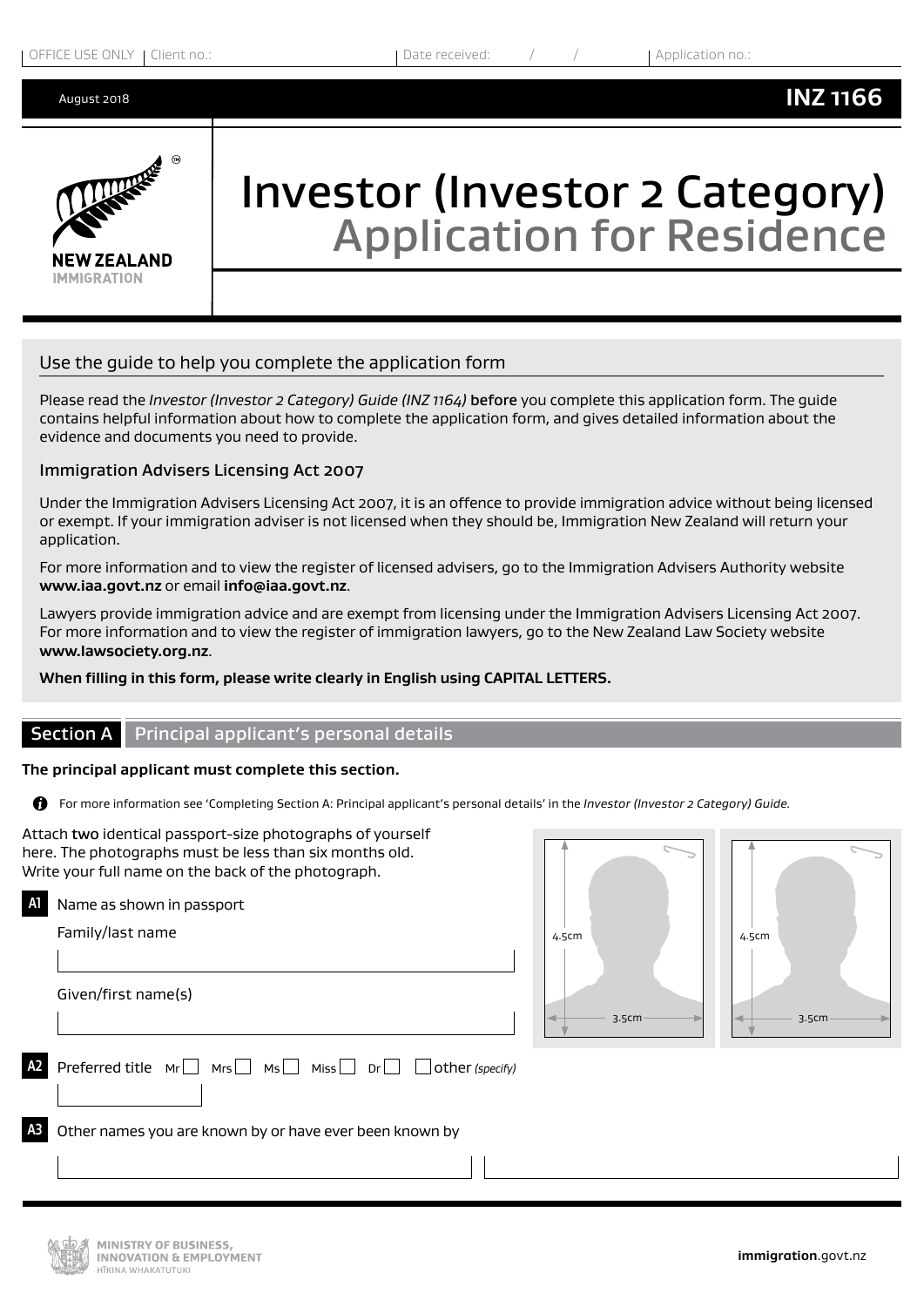|            | Your name in ethnic script                                                                                                                                   |  |  |  |  |  |
|------------|--------------------------------------------------------------------------------------------------------------------------------------------------------------|--|--|--|--|--|
| A5         | A6 Date of birth DOUMMIY YEY<br>Gender Male Female                                                                                                           |  |  |  |  |  |
| A7         | Town/city of birth                                                                                                                                           |  |  |  |  |  |
|            |                                                                                                                                                              |  |  |  |  |  |
|            | Country of birth                                                                                                                                             |  |  |  |  |  |
| A8         | Other citizenships you hold                                                                                                                                  |  |  |  |  |  |
| A9         | Partnership status<br>Married/in civil union<br>$\Box$ Never married/never in civil union<br>Partner/De facto<br>Separated<br>Widowed<br>Divorced<br>Engaged |  |  |  |  |  |
|            | Your documents                                                                                                                                               |  |  |  |  |  |
| A10        | Provide details of your birth certificate                                                                                                                    |  |  |  |  |  |
|            | Birth certificate number                                                                                                                                     |  |  |  |  |  |
|            | Name of issuing authority                                                                                                                                    |  |  |  |  |  |
| <b>A11</b> | Provide details of your taxation number (if you have one)                                                                                                    |  |  |  |  |  |
|            |                                                                                                                                                              |  |  |  |  |  |
|            | <u> 1990 - Johann Barbara, martin d</u><br>Country                                                                                                           |  |  |  |  |  |
| A12        | Provide your social security number (if you have one). Social security number                                                                                |  |  |  |  |  |
|            | Country                                                                                                                                                      |  |  |  |  |  |
| A13        | Provide details of all the passports you currently hold                                                                                                      |  |  |  |  |  |
|            | Passport 1                                                                                                                                                   |  |  |  |  |  |
|            | Number<br>Country<br>and the company of the com-                                                                                                             |  |  |  |  |  |
|            | Name as shown in passport                                                                                                                                    |  |  |  |  |  |
|            | Family/last name<br>Given/first name(s)                                                                                                                      |  |  |  |  |  |
|            |                                                                                                                                                              |  |  |  |  |  |
|            | Place of issue<br>Expiry date   DIDJLMIMJLYTYTYTY<br><u> 1989 - John Stein, Amerikaansk politiker (</u>                                                      |  |  |  |  |  |
|            | Passport 2                                                                                                                                                   |  |  |  |  |  |
|            | Number<br>Country<br><b>CONTRACTOR</b><br>Name as shown in passport                                                                                          |  |  |  |  |  |
|            | Family/last name<br>Given/first name(s)                                                                                                                      |  |  |  |  |  |
|            |                                                                                                                                                              |  |  |  |  |  |
|            | Place of issue                                                                                                                                               |  |  |  |  |  |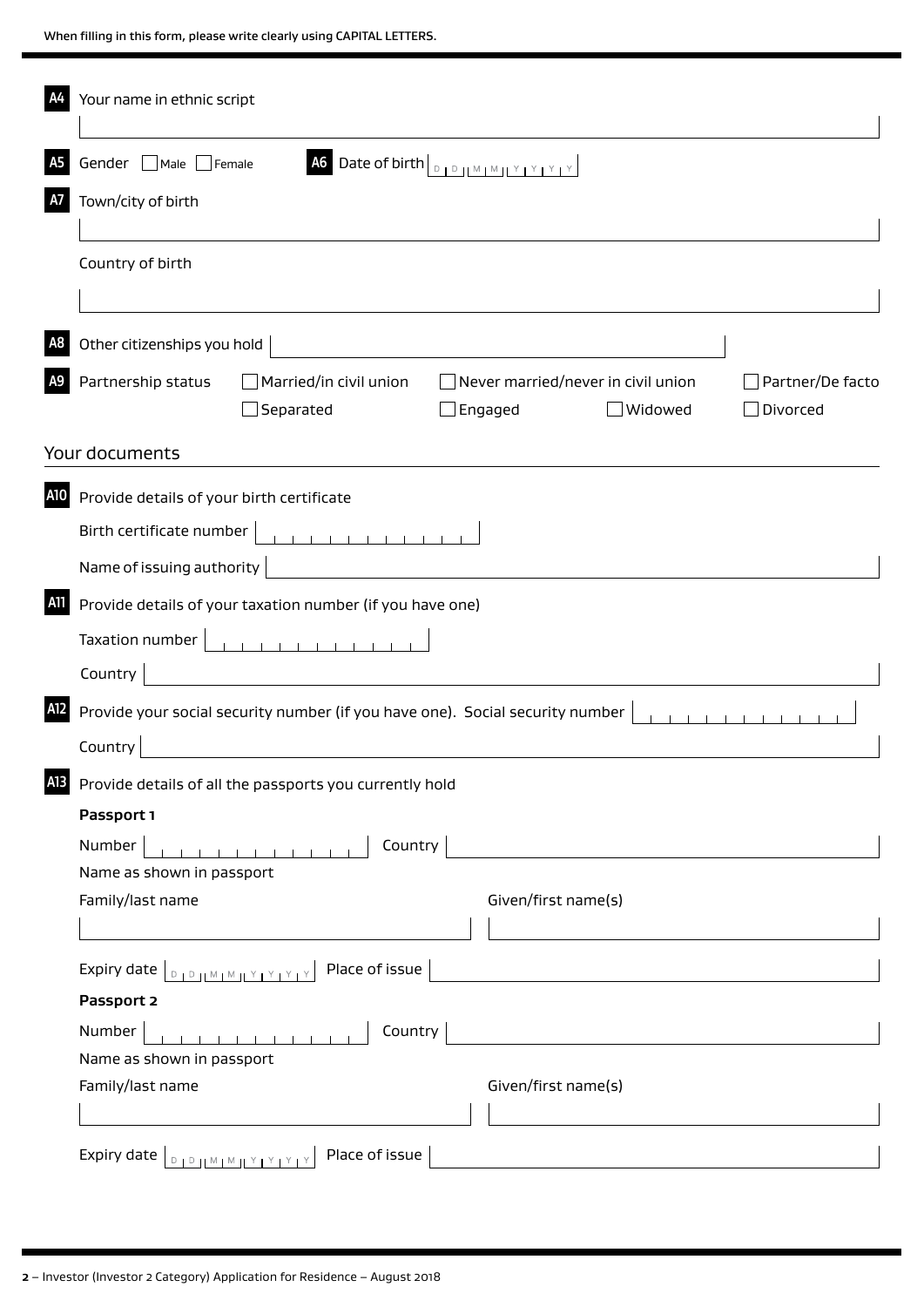| Passport 3                                                                                                                                                                                                                                                                                                                                                                                                                                           |                                                     |                                                                                                                  |
|------------------------------------------------------------------------------------------------------------------------------------------------------------------------------------------------------------------------------------------------------------------------------------------------------------------------------------------------------------------------------------------------------------------------------------------------------|-----------------------------------------------------|------------------------------------------------------------------------------------------------------------------|
| Number                                                                                                                                                                                                                                                                                                                                                                                                                                               | Country                                             |                                                                                                                  |
| Name as shown in passport                                                                                                                                                                                                                                                                                                                                                                                                                            |                                                     |                                                                                                                  |
| Family/last name                                                                                                                                                                                                                                                                                                                                                                                                                                     |                                                     | Given/first name(s)                                                                                              |
|                                                                                                                                                                                                                                                                                                                                                                                                                                                      |                                                     |                                                                                                                  |
| Expiry date $\boxed{\begin{array}{c} \text{S} \cup \text{S} \cup \text{S} \cup \text{S} \cup \text{S} \cup \text{S} \cup \text{S} \cup \text{S} \cup \text{S} \cup \text{S} \cup \text{S} \cup \text{S} \cup \text{S} \cup \text{S} \cup \text{S} \cup \text{S} \cup \text{S} \cup \text{S} \cup \text{S} \cup \text{S} \cup \text{S} \cup \text{S} \cup \text{S} \cup \text{S} \cup \text{S} \cup \text{S} \cup \text{S} \cup \text{S} \cup \text{$ |                                                     |                                                                                                                  |
| <b>Section B</b> Contact details                                                                                                                                                                                                                                                                                                                                                                                                                     |                                                     |                                                                                                                  |
| Use both English and your own language where required.                                                                                                                                                                                                                                                                                                                                                                                               |                                                     |                                                                                                                  |
| For more information see 'Completing Section B: Contact details' in the Investor (Investor 2 Category) Guide.                                                                                                                                                                                                                                                                                                                                        |                                                     |                                                                                                                  |
| Your residential address and contact details in your home country                                                                                                                                                                                                                                                                                                                                                                                    |                                                     |                                                                                                                  |
| <b>Address</b>                                                                                                                                                                                                                                                                                                                                                                                                                                       | <u> 1989 - Andrea Station, amerikansk politik (</u> |                                                                                                                  |
|                                                                                                                                                                                                                                                                                                                                                                                                                                                      |                                                     |                                                                                                                  |
|                                                                                                                                                                                                                                                                                                                                                                                                                                                      |                                                     |                                                                                                                  |
| Telephone (daytime)                                                                                                                                                                                                                                                                                                                                                                                                                                  |                                                     | Telephone (evening)                                                                                              |
| Fax                                                                                                                                                                                                                                                                                                                                                                                                                                                  | Email                                               |                                                                                                                  |
| Organisation name (if applicable) and address                                                                                                                                                                                                                                                                                                                                                                                                        |                                                     |                                                                                                                  |
|                                                                                                                                                                                                                                                                                                                                                                                                                                                      |                                                     |                                                                                                                  |
| New Zealand Business Number (for New Zealand businesses only)<br>For help search: www.nzbn.govt.nz                                                                                                                                                                                                                                                                                                                                                   |                                                     |                                                                                                                  |
| Telephone (daytime)                                                                                                                                                                                                                                                                                                                                                                                                                                  |                                                     | Telephone (evening                                                                                               |
| Fax                                                                                                                                                                                                                                                                                                                                                                                                                                                  | Email                                               |                                                                                                                  |
| Do you authorise the person stated at $\boxed{B2}$ to act on your behalf?                                                                                                                                                                                                                                                                                                                                                                            |                                                     |                                                                                                                  |
| _ Yes  __ No                                                                                                                                                                                                                                                                                                                                                                                                                                         |                                                     |                                                                                                                  |
| organisation named at $\boxed{B}$ to act on your behalf (if applicable)?                                                                                                                                                                                                                                                                                                                                                                             |                                                     | Do you authorise all other licensed immigration advisers or persons exempt from licensing who work for the       |
| Yes Note: the person identified at $\boxed{B2}$ will receive all communication from Immigration New Zealand.                                                                                                                                                                                                                                                                                                                                         |                                                     |                                                                                                                  |
| NO Only the person indicated at $ B2 $ may act on my behalf.                                                                                                                                                                                                                                                                                                                                                                                         |                                                     |                                                                                                                  |
| Have you received immigration advice on this application?                                                                                                                                                                                                                                                                                                                                                                                            |                                                     |                                                                                                                  |
| You can find a definition of immigration advice at www.immigration.govt.nz/advice.                                                                                                                                                                                                                                                                                                                                                                   |                                                     |                                                                                                                  |
| Yes Please make sure that your immigration adviser completes Section R: Immigration adviser's details.                                                                                                                                                                                                                                                                                                                                               |                                                     |                                                                                                                  |
| _  No                                                                                                                                                                                                                                                                                                                                                                                                                                                |                                                     |                                                                                                                  |
|                                                                                                                                                                                                                                                                                                                                                                                                                                                      |                                                     |                                                                                                                  |
|                                                                                                                                                                                                                                                                                                                                                                                                                                                      |                                                     |                                                                                                                  |
| Yes $\Box$ No                                                                                                                                                                                                                                                                                                                                                                                                                                        |                                                     | Would you like us to email you instructions for registering to check online how your application is progressing? |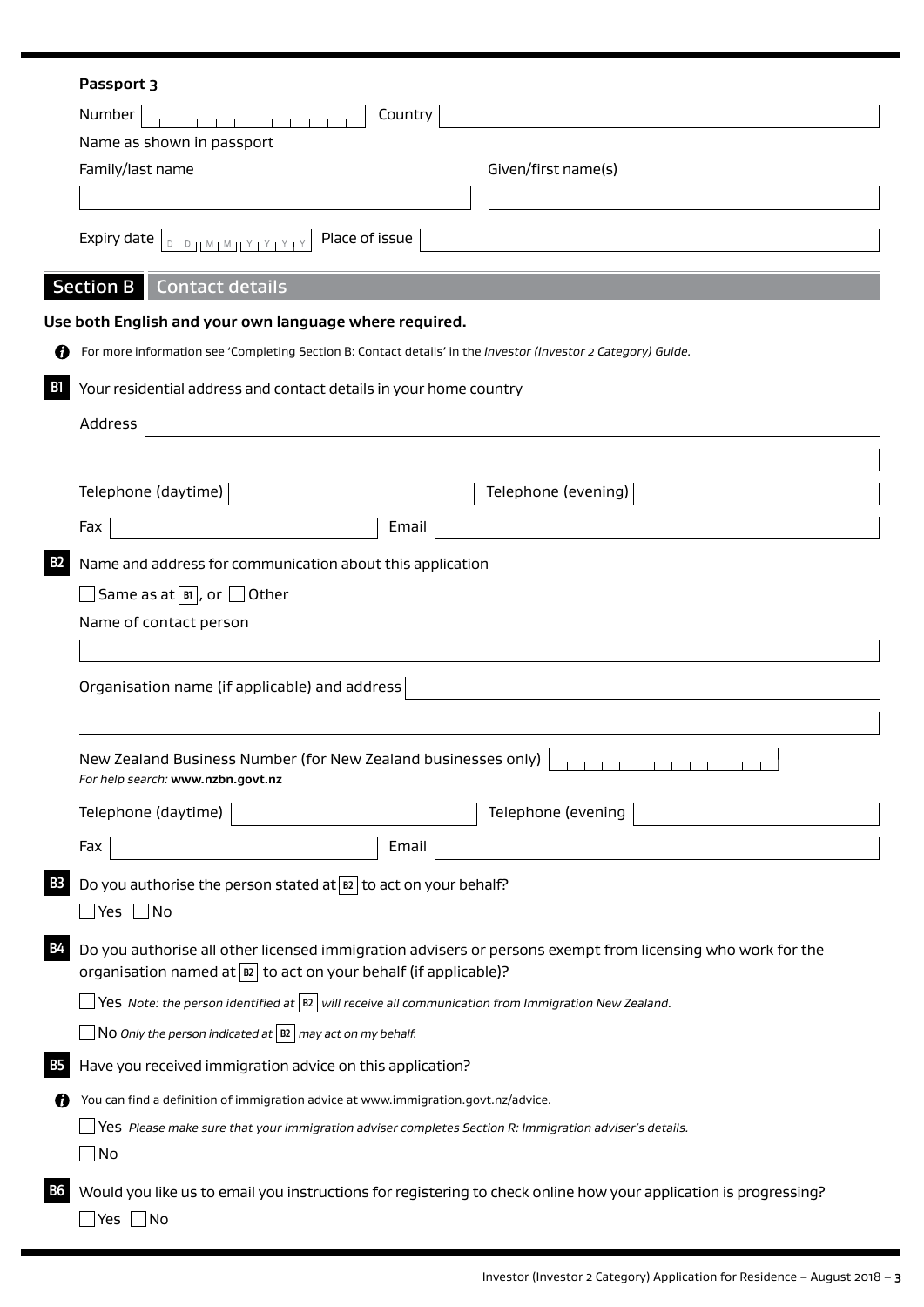|                | <b>Section C</b> Your family                                                                                                                                                           |
|----------------|----------------------------------------------------------------------------------------------------------------------------------------------------------------------------------------|
|                | For more information see 'Completing Section C: Your family' in the Investor (Investor 2 Category) Guide.                                                                              |
| C1             | How many children do you have? This includes biological children, adopted children, and step-children from previous<br>marriages/relationships.                                        |
|                |                                                                                                                                                                                        |
|                | If none, go to Section D: Your partner.                                                                                                                                                |
| C <sub>2</sub> | How many of these children are included in your residence application?                                                                                                                 |
| C <sub>3</sub> | Are you separated or divorced from the parent of any of your children aged under 16? $\Box$ Yes $\Box$ No                                                                              |
| C4             | Are you intending to exclude the parent of any of your children aged under 16 from your residence application?<br>$\exists$ Yes $\,\Box$ No                                            |
|                | <b>Section D</b> Your partner                                                                                                                                                          |
|                | If you do not have a partner, or your partner is not included in your application, go to Section E:<br>Dependent children.                                                             |
|                | For more information see 'Completing Section D: Your partner' in the Investor (Investor 2 Category) Guide.                                                                             |
| D1             | Have you provided the evidence listed in your Expression of Interest demonstrating<br>that you and your partner meet the minimum partnership requirements?<br>$\sqcup$ Yes $\sqcup$ No |
| D <sub>2</sub> | Your partner's name as shown in passport                                                                                                                                               |
|                | Family/last name                                                                                                                                                                       |
|                |                                                                                                                                                                                        |
|                | Given/first name(s)<br>4.5cm<br>4.5cm                                                                                                                                                  |
| D <sub>3</sub> | Partner's preferred title                                                                                                                                                              |
|                | 3.5cm<br>3.5cm<br>Mrs $\Box$ Ms $\Box$ Miss $\Box$ Dr $\Box$ $\Box$ other (specify)<br>$Mr$                                                                                            |
| D4             | Other names your partner is known by or has ever been known by                                                                                                                         |
| D <sub>5</sub> | Partner's gender Male Female<br>D6 Partner's date of birth $\Big\lfloor \frac{D}{D} \frac{1}{D} \frac{1}{(M+M+1)^2} \frac{1}{(M+1)^2} \Big\rfloor$                                     |
| D7             | Partner's town/city of birth                                                                                                                                                           |
|                | Partner's country of birth                                                                                                                                                             |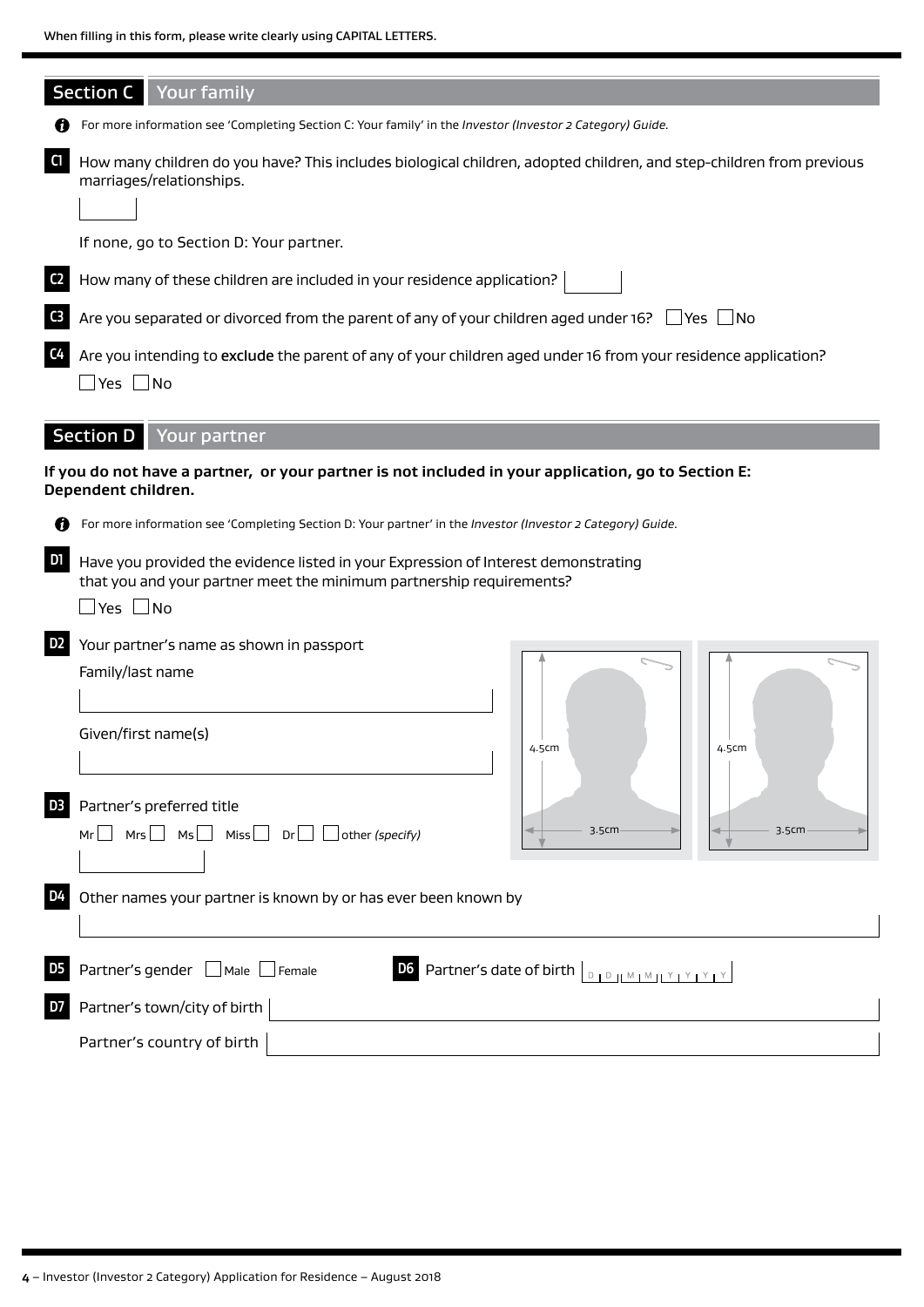# Your partner's documents

| D8 | Provide details of all the passports your partner currently holds                                                     |                     |  |
|----|-----------------------------------------------------------------------------------------------------------------------|---------------------|--|
|    | Passport 1                                                                                                            |                     |  |
|    | .<br>Country<br>Number                                                                                                |                     |  |
|    | Name as shown in passport                                                                                             |                     |  |
|    | Family/last name                                                                                                      | Given/first name(s) |  |
|    |                                                                                                                       |                     |  |
|    | Place of issue<br>Expiry date $\boxed{D_1D_2M_1M_1Y_1Y_1Y_1Y_2}$                                                      |                     |  |
|    | Passport 2                                                                                                            |                     |  |
|    | Number<br>Country                                                                                                     |                     |  |
|    | Name as shown in passport                                                                                             |                     |  |
|    | Family/last name                                                                                                      | Given/first name(s) |  |
|    |                                                                                                                       |                     |  |
|    | Place of issue<br>Expiry date $\boxed{D_1D_1M_1M_1Y_1Y_1Y_1Y_2}$                                                      |                     |  |
|    | Passport 3                                                                                                            |                     |  |
|    | .<br>Country<br>Number                                                                                                |                     |  |
|    | Name as shown in passport                                                                                             |                     |  |
|    | Family/last name                                                                                                      | Given/first name(s) |  |
|    |                                                                                                                       |                     |  |
|    | Place of Issue<br>Expiry date $ _{\mathbb{D}_1 \mathbb{D}_1   \mathbb{M}_1 \mathbb{M}_2   \mathbb{M}_2 \mathbb{M}_3}$ |                     |  |

# Section E Dependent children

**You must complete this section with the details of each dependent child included in this application. If you are not including any dependent children, go to Section F: Additional details.**

For more information see 'Completing Section E: Dependent children' in the *Investor (Investor 2 Category) Guide.*

#### Dependent child 1

|                | Dependent child 1                                       |                                                                                                                                                                    |       |       |
|----------------|---------------------------------------------------------|--------------------------------------------------------------------------------------------------------------------------------------------------------------------|-------|-------|
| E1             | Child's name as shown in passport<br>Family/last name   |                                                                                                                                                                    |       |       |
|                | Given/first name(s)                                     | 4.5cm                                                                                                                                                              | 4.5cm |       |
| E <sub>2</sub> | Other names child is known by or has ever been known by | 3.5cm                                                                                                                                                              |       | 3.5cm |
| E <sub>3</sub> | Child's gender $\Box$ Male $\Box$ Female                | <b>E4</b> Child's date of birth $\vert_{\mathbb{D}_1\mathbb{D}_1\mathbb{M}_1\mathbb{M}_1\mathbb{M}_1\mathbb{M}_1\mathbb{M}_1\mathbb{M}_1\mathbb{M}_1\mathbb{M}_1}$ |       |       |
| E <sub>5</sub> | Child's country of birth                                |                                                                                                                                                                    |       |       |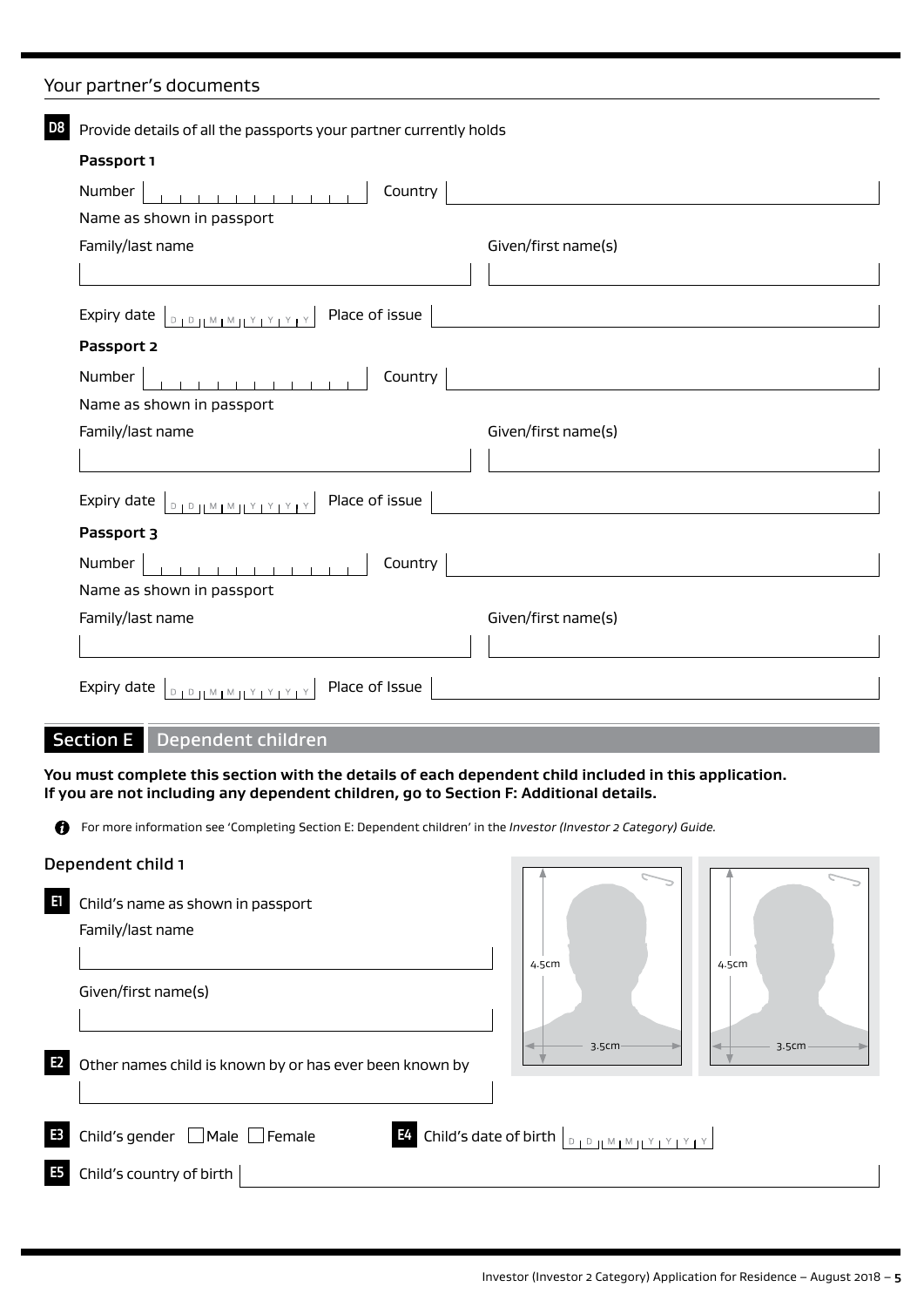| E6             | Child's passport details                                                                                                                                                             |
|----------------|--------------------------------------------------------------------------------------------------------------------------------------------------------------------------------------|
|                | Country<br>Number                                                                                                                                                                    |
| E7             | Other citizenships child holds                                                                                                                                                       |
|                | Dependent child 2                                                                                                                                                                    |
| E <sub>8</sub> | Child's name as shown in passport<br>Family/last name<br>4.5cm<br>4.5cm                                                                                                              |
|                | Given/first name(s)                                                                                                                                                                  |
| E9             | 3.5cm<br>3.5cm<br>Other names child is known by or has ever been known by                                                                                                            |
| E10            | Child's gender ■ Male ■ Female<br><b>Ell</b> Child's date of birth $\left[\begin{array}{c c} 0 & 0 \end{array}\right]$ $\left[\begin{array}{c c} M & M & N & N+1 \end{array}\right]$ |
| E12            | Child's country of birth                                                                                                                                                             |
| <b>E13</b>     | Child's passport details                                                                                                                                                             |
|                | Country<br>Expiry date $\boxed{\text{max}$ $\frac{1}{2}$ $\frac{1}{2}$ $\frac{1}{2}$ $\frac{1}{2}$ $\frac{1}{2}$ $\frac{1}{2}$ $\frac{1}{2}$ $\frac{1}{2}$ $\frac{1}{2}$<br>Number   |
| E14            | Other citizenships child holds                                                                                                                                                       |
|                | Dependent child 3                                                                                                                                                                    |
| <b>E15</b>     | Child's name as shown in passport<br>Family/last name<br>4.5cm<br>4.5cm                                                                                                              |
|                | Given/first name(s)<br>3.5cm<br>3.5cm                                                                                                                                                |
| E16            | Other names child is known by or has ever been known by                                                                                                                              |
| E17            | Child's gender ■ Male ■ Female<br>E18 Child's date of birth DIDIMIMILY IYIYIY                                                                                                        |
| E19            | Child's country of birth                                                                                                                                                             |
| E20            | Child's passport details                                                                                                                                                             |
|                | Country<br>Number<br>Expiry date $\boxed{\text{max}$                                                                                                                                 |
| E21            | Other citizenships child holds                                                                                                                                                       |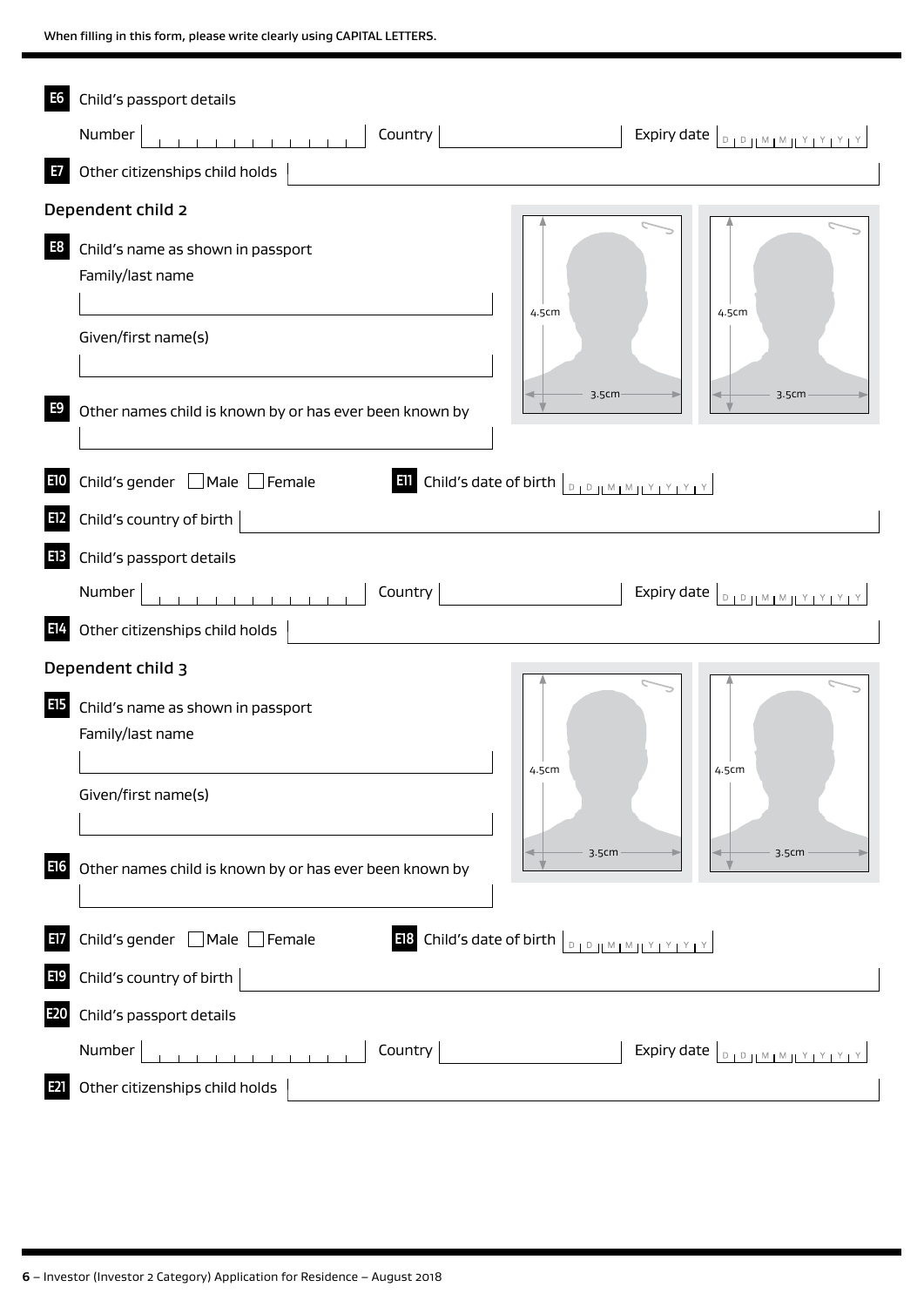|                 | Dependent child 4                                                                                                                                                                                                                                                                                                                                                                                                                                       |
|-----------------|---------------------------------------------------------------------------------------------------------------------------------------------------------------------------------------------------------------------------------------------------------------------------------------------------------------------------------------------------------------------------------------------------------------------------------------------------------|
| E22             | Child's name as shown in passport<br>Family/last name<br>4.5cm<br>4.5cm                                                                                                                                                                                                                                                                                                                                                                                 |
|                 | Given/first name(s)                                                                                                                                                                                                                                                                                                                                                                                                                                     |
| E23             | 3.5cm<br>3.5cm<br>Other names child is known by or has ever been known by                                                                                                                                                                                                                                                                                                                                                                               |
| E24             | <b>E25</b> Child's date of birth $\left[\begin{array}{c c} 0 & 0 & \text{if } 0 & \text{if } 0 & \text{if } 0 & \text{if } 0 & \text{if } 0 & \text{if } 0 & \text{if } 0 & \text{if } 0 & \text{if } 0 & \text{if } 0 & \text{if } 0 & \text{if } 0 & \text{if } 0 & \text{if } 0 & \text{if } 0 & \text{if } 0 & \text{if } 0 & \text{if } 0 & \text{if } 0 & \text{if } 0 & \text{if } 0 & \text{if } 0$<br>Child's gender $\Box$ Male $\Box$ Female |
| E <sub>26</sub> | Child's country of birth $ $                                                                                                                                                                                                                                                                                                                                                                                                                            |
| E27             | Child's passport details                                                                                                                                                                                                                                                                                                                                                                                                                                |
|                 | 1111111111111<br>Country 2001 and the country of the country of the country of the country of the country of the country of the country of the country of the country of the country of the country of the country of the country of the countr<br>Expiry date $\boxed{\text{p}_1\text{p}_1\text{M}_1\text{M}_1\text{Y}_1\text{Y}_1\text{Y}_1\text{Y}_2}$<br>Number                                                                                     |
| E <sub>28</sub> | Other citizenships child holds                                                                                                                                                                                                                                                                                                                                                                                                                          |
|                 | If you have any other dependants, please continue on a separate sheet of paper.                                                                                                                                                                                                                                                                                                                                                                         |
|                 | <b>Section F</b> Additional details                                                                                                                                                                                                                                                                                                                                                                                                                     |
|                 | No further information required (you have already provided sufficient information in your Expression of Interest).                                                                                                                                                                                                                                                                                                                                      |
|                 | <b>Section G</b><br>Character                                                                                                                                                                                                                                                                                                                                                                                                                           |
|                 | For more information see 'Completing Section G: Character' in the Investor (Investor 2 Category) Guide.                                                                                                                                                                                                                                                                                                                                                 |
| G1              | Have you provided police certificates for every person in this application aged 17 years and over from all countries<br>in which they have lived for 12 months or more in the last 10 years and from their country(ies) of citizenship?<br>_ Yes  <br>$\blacksquare$ No                                                                                                                                                                                 |
|                 | <b>Section H</b> Fit and proper person requirements                                                                                                                                                                                                                                                                                                                                                                                                     |
| H1              | Have all businesses you have had significant influence over complied with all immigration, employment<br>and taxation laws?                                                                                                                                                                                                                                                                                                                             |
|                 | Significant influence includes, but is not limited to, control of management and administrative functions when acting as a<br>director or senior manager.                                                                                                                                                                                                                                                                                               |
|                 |                                                                                                                                                                                                                                                                                                                                                                                                                                                         |
|                 | $\Box$ No provide details<br>Yes                                                                                                                                                                                                                                                                                                                                                                                                                        |
| H <sub>2</sub>  | Have you ever been investigated by the Serious Fraud Office or the New Zealand Police for any offences arising<br>in the course of, or resulting from, business dealings?                                                                                                                                                                                                                                                                               |
|                 | Yes provide details $\Box$ No                                                                                                                                                                                                                                                                                                                                                                                                                           |

Yes *provide details* No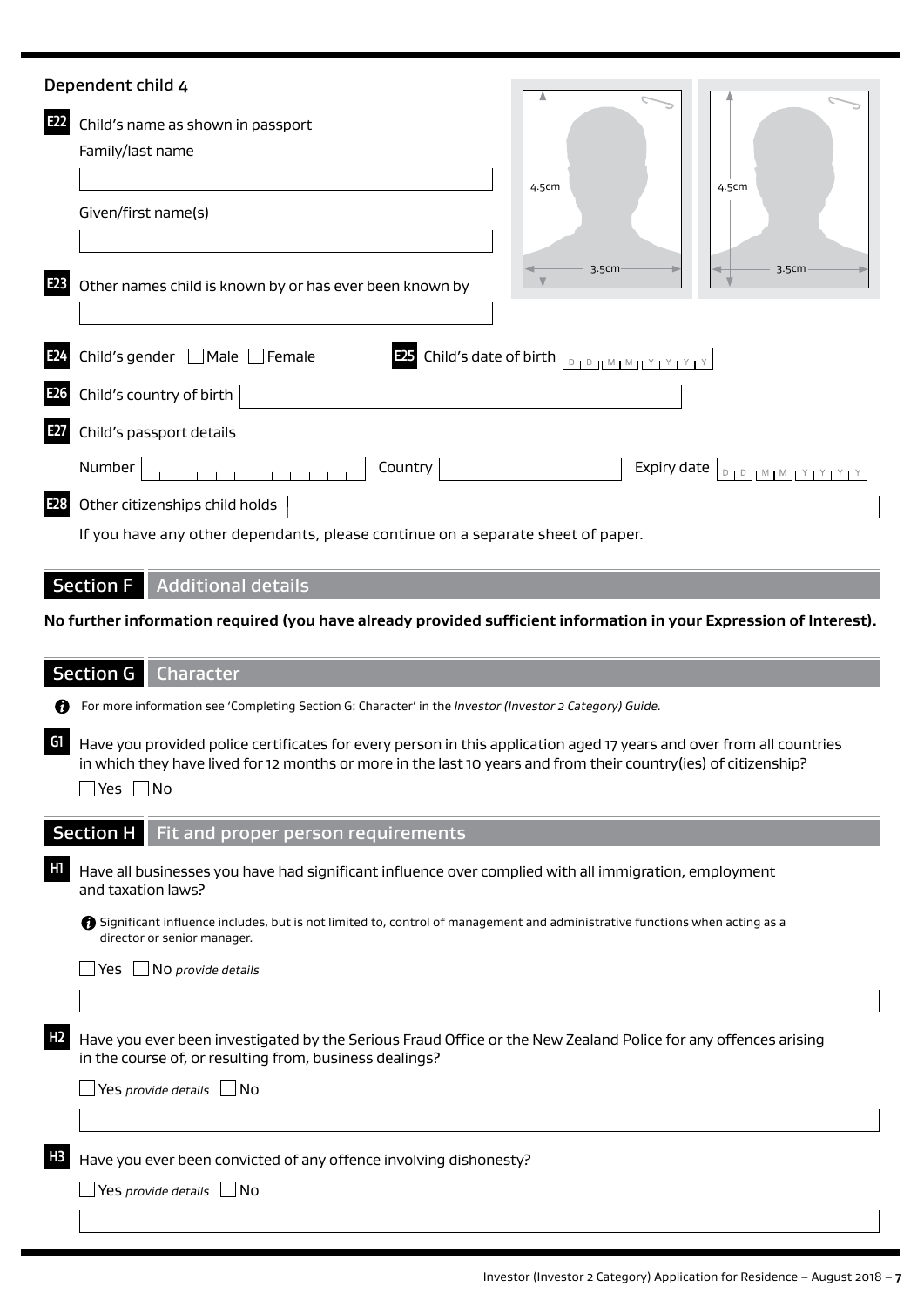| H4             | Have you ever been involved in business fraud or financial impropriety?                                                                                                           |
|----------------|-----------------------------------------------------------------------------------------------------------------------------------------------------------------------------------|
|                | $\Box$ Yes provide details $\Box$ No                                                                                                                                              |
|                |                                                                                                                                                                                   |
|                |                                                                                                                                                                                   |
|                | <b>Section I</b><br>Health                                                                                                                                                        |
|                | For more information see 'Completing Section I: Health' in the Investor (Investor 2 Category) Guide.                                                                              |
| $\blacksquare$ | Have you provided a completed General Medical Certificate (INZ 1007) and Chest X-ray Certificate (INZ 1096)<br>for every person included in this application?                     |
|                | $\Box$ Yes $\Box$ No                                                                                                                                                              |
| $\mathsf{I2}$  | Your General Medical Certificate (INZ 1096) and/or Chest X-ray Certificate (INZ 1007) will be submitted directly to<br>Immigration New Zealand by the physician who examines you. |
|                | Tick the option below which applies to you and provide the details requested:                                                                                                     |
|                | My immigration medical examination was completed in eMedical and the eMedical Reference Code is:                                                                                  |
|                |                                                                                                                                                                                   |
|                | or<br>do not have an eMedical Reference Code. The name of the clinic which completed my immigration medical<br>examination is:                                                    |
|                |                                                                                                                                                                                   |
|                |                                                                                                                                                                                   |
|                | Section J<br>English language requirements                                                                                                                                        |
|                | For more information see 'Completing Section J: English language requirements' in the Investor (Investor 2 Category) Guide.                                                       |
| <b>JI</b>      | Have you provided evidence of meeting English language requirements? $\Box$ Yes $\Box$ No                                                                                         |
|                | Note: If your partner and/or dependent children aged 16 years and over intend to pre-purchase ESOL tuition you do not need to provide evidence.                                   |
|                |                                                                                                                                                                                   |
|                | Section K Age                                                                                                                                                                     |
|                | You cannot be approved under the Investor (Investor 2 Category) if you are aged 66 or over when you make your<br>residence application.                                           |
|                | For more information see 'Completing Section K: Age' in the Investor (Investor 2 Category) Guide.                                                                                 |
| К1             | Please confirm the points that you have claimed for age in your Expression of Interest                                                                                            |
|                |                                                                                                                                                                                   |
| K <sub>2</sub> | Have you provided evidence of your age? $\Box$ Yes $\Box$ No                                                                                                                      |
|                | <b>Section L</b><br><b>Business experience</b>                                                                                                                                    |
|                | You cannot be approved under the Investor (Investor 2 Category) unless you have at least three years'<br>business experience.                                                     |
|                | For more information see 'Completing Section L: Business experience' in the Investor (Investor 2 Category) Guide.                                                                 |
| L1             | Please confirm the total amount of points that you claimed for business experience in your Expression of Interest                                                                 |
|                |                                                                                                                                                                                   |
| L2             | Have you provided the documents listed in your Expression of Interest to support the number of years of business<br>experience you have claimed?                                  |

■Yes ■ No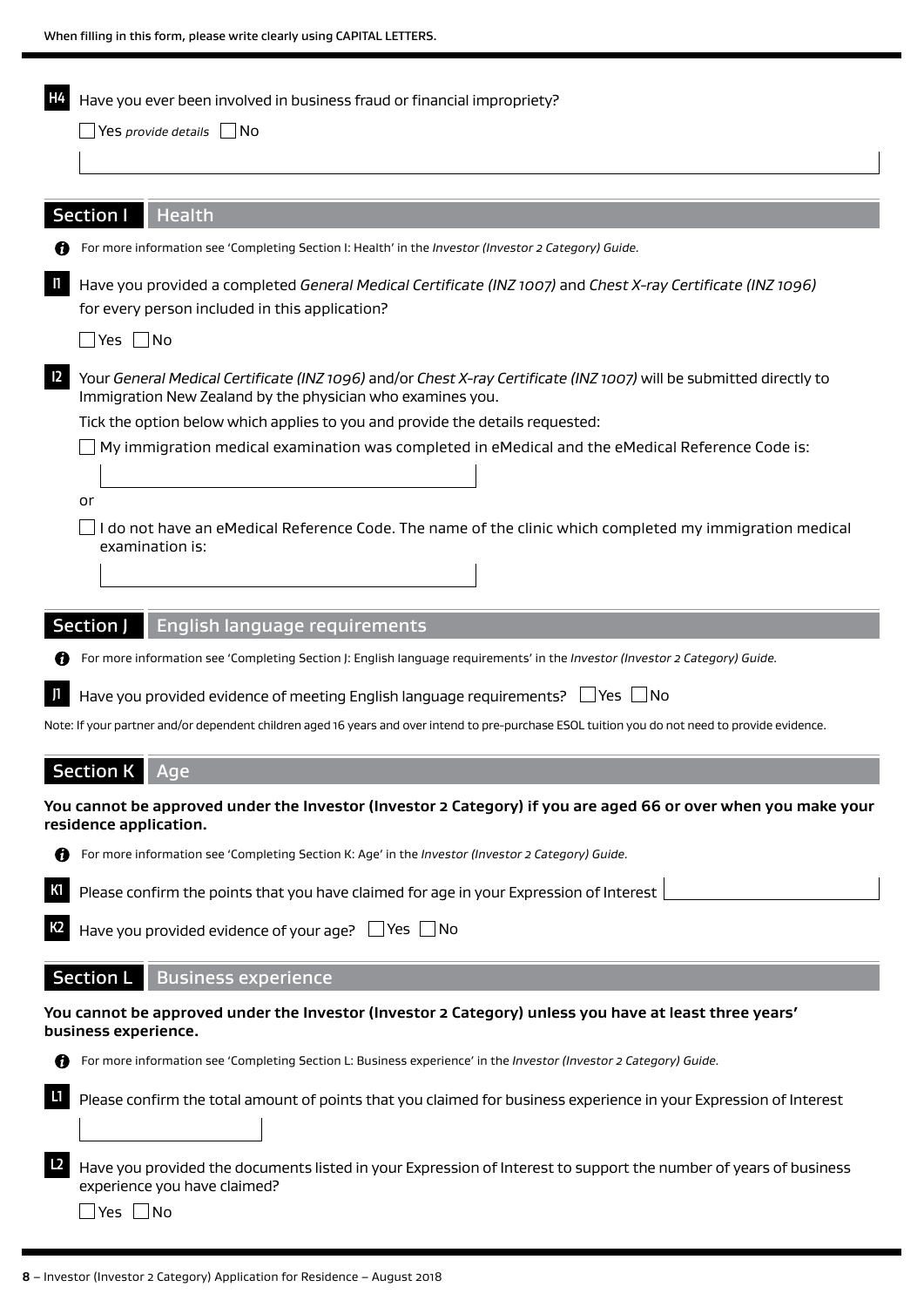|                                                                                                                                                | <b>Section M</b> Investment funds                                                                                                                                                                                                                    |                           |                                                                                    |  |                                                                                                                     |                                                                                                                                                        |
|------------------------------------------------------------------------------------------------------------------------------------------------|------------------------------------------------------------------------------------------------------------------------------------------------------------------------------------------------------------------------------------------------------|---------------------------|------------------------------------------------------------------------------------|--|---------------------------------------------------------------------------------------------------------------------|--------------------------------------------------------------------------------------------------------------------------------------------------------|
|                                                                                                                                                |                                                                                                                                                                                                                                                      |                           |                                                                                    |  | For more information see 'Completing Section M: Investment funds' in the Investor (Investor 2 Category) Guide.      |                                                                                                                                                        |
| M1                                                                                                                                             | Please confirm the total amount of points you claimed for investment funds in your Expression of Interest                                                                                                                                            |                           |                                                                                    |  |                                                                                                                     |                                                                                                                                                        |
| <b>M2</b>                                                                                                                                      | Have you provided the documents you listed in your Expression of Interest to support the claims that you own<br>net funds and/or assets equivalent to your nominated investment and settlement funds?<br>$\Box$ Yes $\Box$ No                        |                           |                                                                                    |  |                                                                                                                     |                                                                                                                                                        |
| M3                                                                                                                                             | Have you provided the documents you listed in your Expression of Interest to show that you earned or acquired<br>your investment funds and/or assets legally, including the origin of any funds and/or assets gifted to you?<br>$\Box$ Yes $\Box$ No |                           |                                                                                    |  |                                                                                                                     |                                                                                                                                                        |
|                                                                                                                                                |                                                                                                                                                                                                                                                      |                           |                                                                                    |  | Have you provided an indicative investment proposal for your investment? $\Box$ Yes $\Box$ No $\Box$ Not applicable |                                                                                                                                                        |
|                                                                                                                                                | Section N                                                                                                                                                                                                                                            | <b>Growth Investments</b> |                                                                                    |  |                                                                                                                     |                                                                                                                                                        |
|                                                                                                                                                |                                                                                                                                                                                                                                                      |                           | You must complete this section if you are placing funds into 'growth investments'. |  |                                                                                                                     |                                                                                                                                                        |
| O                                                                                                                                              |                                                                                                                                                                                                                                                      |                           |                                                                                    |  |                                                                                                                     | For more information about the questions in this section, see 'Completing Section N: 'Growth Investments' in the Investor (Investor 2 Category) Guide. |
| N1<br>N2                                                                                                                                       | Do you intend to place funds in growth investments?<br>$\Box$ Yes <i>Go</i> to N2<br>$\Box$ No Go to 01<br>Select the amount you will place in growth investments                                                                                    |                           |                                                                                    |  |                                                                                                                     |                                                                                                                                                        |
|                                                                                                                                                |                                                                                                                                                                                                                                                      | <b>Growth Investment</b>  | <b>Bonus Points</b>                                                                |  | <b>Time in New Zealand</b>                                                                                          | <b>Investment Discount</b>                                                                                                                             |
|                                                                                                                                                | \$750,000 - \$1.49 million                                                                                                                                                                                                                           |                           | 20                                                                                 |  | 438 days over four years                                                                                            | N/A                                                                                                                                                    |
|                                                                                                                                                | \$1.5 million                                                                                                                                                                                                                                        |                           | 20                                                                                 |  | 438 days over four years                                                                                            | \$0.5 million                                                                                                                                          |
|                                                                                                                                                | Section 0                                                                                                                                                                                                                                            |                           | Total points and amendments or new information                                     |  |                                                                                                                     |                                                                                                                                                        |
| 69                                                                                                                                             | (Investor 2 Category) Guide.                                                                                                                                                                                                                         |                           |                                                                                    |  | For more information see 'Completing Section N: Total points and amendments or new information' in the Investor     |                                                                                                                                                        |
| 01<br>Please complete the table below confirming the total of all of the points that you have claimed in your<br><b>Expression of Interest</b> |                                                                                                                                                                                                                                                      |                           |                                                                                    |  |                                                                                                                     |                                                                                                                                                        |
|                                                                                                                                                |                                                                                                                                                                                                                                                      |                           | <b>Points</b>                                                                      |  |                                                                                                                     |                                                                                                                                                        |
|                                                                                                                                                | Points for English                                                                                                                                                                                                                                   |                           |                                                                                    |  |                                                                                                                     |                                                                                                                                                        |
|                                                                                                                                                | Points for age                                                                                                                                                                                                                                       |                           |                                                                                    |  |                                                                                                                     |                                                                                                                                                        |
|                                                                                                                                                | Points for business experience                                                                                                                                                                                                                       |                           |                                                                                    |  |                                                                                                                     |                                                                                                                                                        |
| Points for investment funds                                                                                                                    |                                                                                                                                                                                                                                                      |                           |                                                                                    |  |                                                                                                                     |                                                                                                                                                        |
|                                                                                                                                                | <b>Total points</b>                                                                                                                                                                                                                                  |                           |                                                                                    |  |                                                                                                                     |                                                                                                                                                        |
|                                                                                                                                                | Amendments or new information                                                                                                                                                                                                                        |                           |                                                                                    |  |                                                                                                                     |                                                                                                                                                        |
|                                                                                                                                                | <b>Question number</b>                                                                                                                                                                                                                               | Page number               |                                                                                    |  | Addition/Change                                                                                                     |                                                                                                                                                        |
|                                                                                                                                                |                                                                                                                                                                                                                                                      |                           |                                                                                    |  |                                                                                                                     |                                                                                                                                                        |
|                                                                                                                                                |                                                                                                                                                                                                                                                      |                           |                                                                                    |  |                                                                                                                     |                                                                                                                                                        |
|                                                                                                                                                |                                                                                                                                                                                                                                                      |                           |                                                                                    |  |                                                                                                                     |                                                                                                                                                        |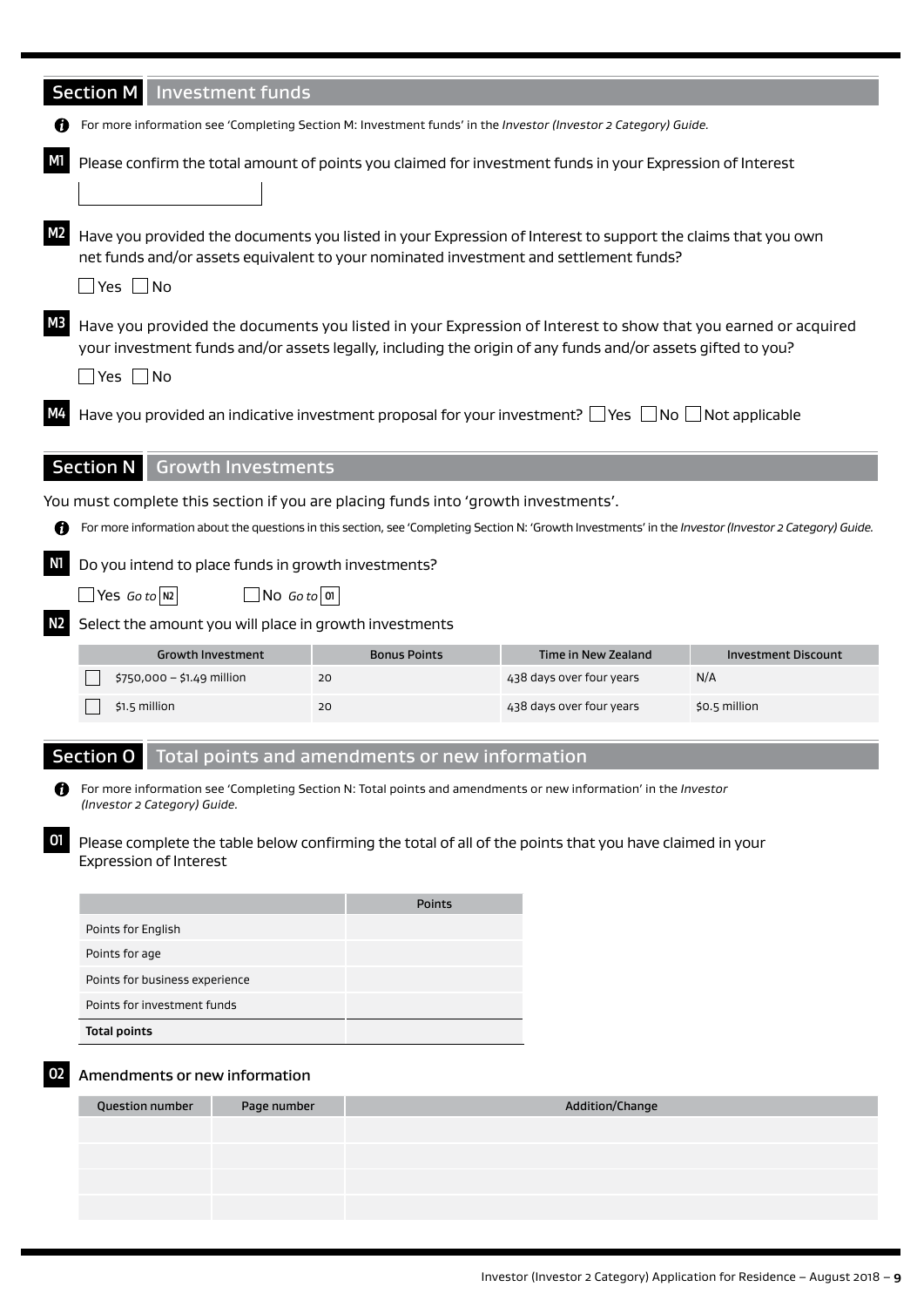| <b>Question number</b> | Page number | Addition/Change |
|------------------------|-------------|-----------------|
|                        |             |                 |
|                        |             |                 |
|                        |             |                 |
|                        |             |                 |
|                        |             |                 |
|                        |             |                 |
|                        |             |                 |
|                        |             |                 |
|                        |             |                 |
|                        |             |                 |
|                        |             |                 |
|                        |             |                 |
|                        |             |                 |

## **Section P** Philanthropic Investment

Philanthropic investments are limited to registered charities or Not-for-Profit organisations.

For more information about the questions in this section, see 'Completing Section P: 'Philanthropic Investments' in the *Investor (Investor 2 Category) Guide.*

**P1** Do you intend to place funds in philanthropic investments?

Yes *Go to* **P2** 

 $\Box$  No *Go to*  $\boxed{q}$ 

**P2** Amount of philanthropic investments (maximum 15% of nominated funds)

Total philanthropic investment

# Section Q Declaration

**The principal applicant, any partner and dependent children aged 18 years and over who are included in this application must agree to the following terms and conditions and sign the declaration space below. Please ensure you understand the declarations below before you sign and agree to them.**

I understand that the information I provided in my Expression of Interest constitutes part of this application for residence and that the onus is on me to check that no information provided in my Expression of Interest is now incorrect or incomplete.

I understand that if I make any false statements or provide any false or misleading information, or have changed or altered this form in any material way after it has been signed, my application for residence may be declined, and I may lose any right of appeal of the decision to decline the application. I may become liable for deportation. I may also be committing an offence and I may be imprisoned.

I have provided true and correct answers to the questions in this form.

I declare that I provided a full list of my family members in my Expression of Interest, (including any children adopted by law or by custom and my grandparents or legal guardians (if any) if both my parents are deceased), and understand that the non-declaration of any family members may result in that family member not being recognised as part of my family in future applications.

I will inform Immigration New Zealand of any relevant fact or change of circumstances that may (i) affect the decision on my application for a visa, or (ii) affect the decision to grant entry permission based on the visa for which I am applying.

I declare that there are no matters or warrants outstanding, or investigations of any kind, which could have any current or future effect on the assessment of my good character, or the good character of any other persons included in this application.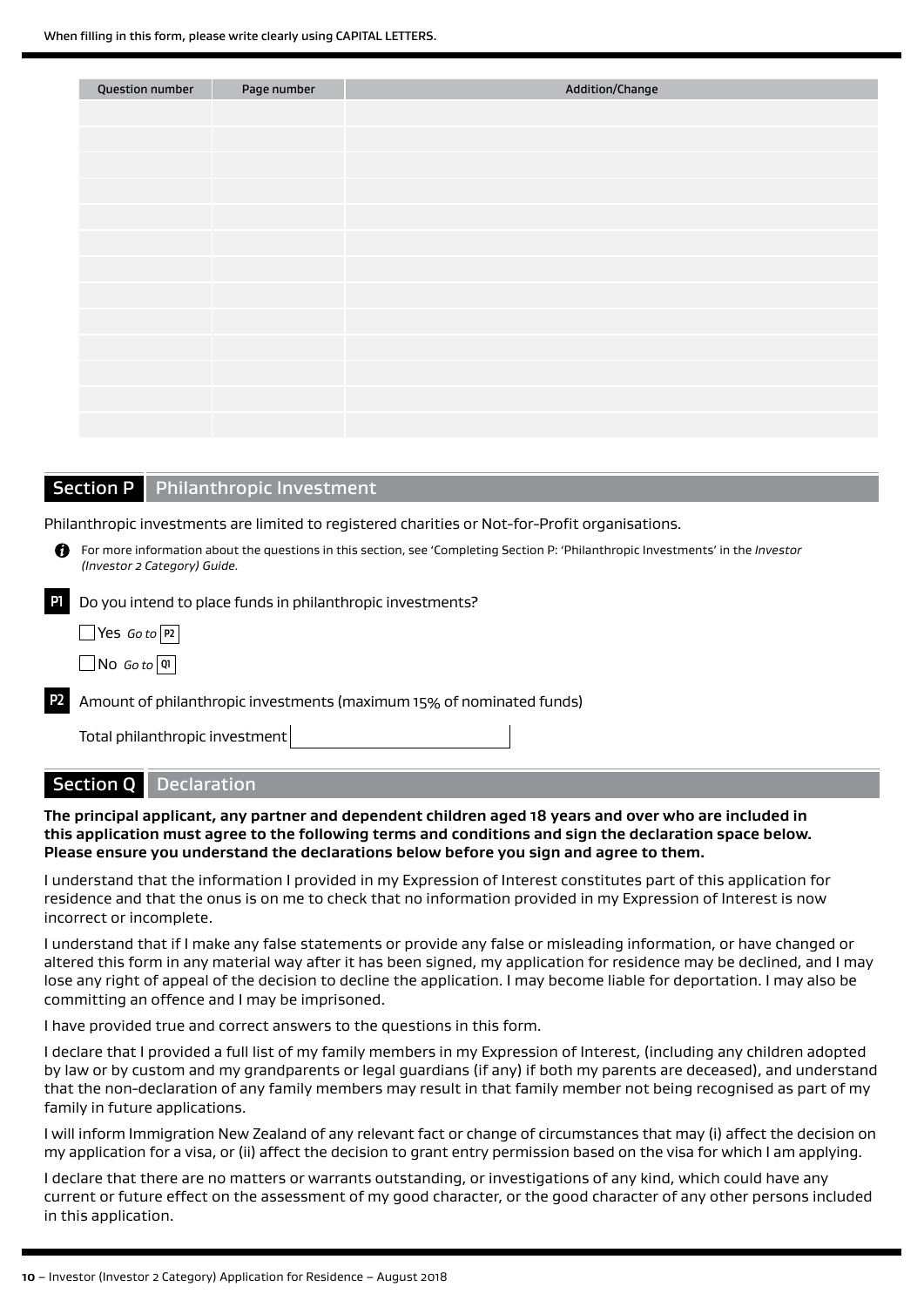I authorise Immigration New Zealand to make any enquiries it deems necessary regarding the information provided on this form and/or accompanying documentation and to share this information with other government agencies (including overseas agencies) to the extent necessary to make decisions about my immigration status.

I authorise any agency whether in New Zealand or overseas, including but not limited to border or immigration agencies, education providers, financial institutions, foreign embassies, government authorities, healthcare providers, police or other law enforcement agencies, that holds information (including personal information) related to information on this form and/or accompanying documentation to disclose that information to Immigration New Zealand.

I understand that if I have received immigration advice from an immigration adviser and if that immigration adviser is not licensed under the Immigration Advisers Licensing Act 2007 when they should be, Immigration New Zealand will return my application.

I authorise Immigration New Zealand to provide information about my health and my immigration status to any health service agency. I authorise any health service agency to provide information about my health to Immigration New Zealand.

I accept that any advice given to me by Immigration New Zealand before submitting this application was intended to assist me, and acting on that does not mean that any later application for residence will be granted.

Should my residence application be approved, I understand that my resident visa will be subject to the conditions imposed under section 49(1) of the Immigration Act 2009 for four years. These conditions will be that I retain my investment in New Zealand for four years, meet the minimum time in New Zealand requirements and (if applicable) complete a minimum of 20 hours of English tuition with a New Zealand-registered school or tertiary education provider as defined in the Education Act 1989.

I declare that the funds I have nominated in this application were lawfully earned or acquired and that I will transfer them to New Zealand according to the requirements of the Migrant Investment Instructions.

I agree to participate in an evaluation of the Business Immigration Instructions categories for a period of up to five years after the approval of my application.

| Signature of principal applicant                                                   |                                                                           |                                                                                                                                                                        |
|------------------------------------------------------------------------------------|---------------------------------------------------------------------------|------------------------------------------------------------------------------------------------------------------------------------------------------------------------|
| Signature of partner (if applicable)                                               |                                                                           | $\mathsf{Date} \mid \mathsf{open} \mathsf{M} \mathsf{M} \mathsf{M} \mathsf{M} \mathsf{M} \mathsf{M} \mathsf{M} \mathsf{M} \mathsf{M} \mathsf{M} \mathsf{M} \mathsf{M}$ |
| Signatures of accompanying dependent children over 18 years of age (if applicable) |                                                                           |                                                                                                                                                                        |
|                                                                                    | $\begin{array}{c} \begin{array}{c} \textbf{Date} \end{array} \end{array}$ |                                                                                                                                                                        |
|                                                                                    | Date $\boxed{D_1D_1M_1M_1Y_1Y_1Y_1Y_1Y}$                                  |                                                                                                                                                                        |

# Section R | Immigration adviser's details

**This section must be completed by the applicant's immigration adviser. If the applicant has authorised all**  advisers within an organisation to act on their behalf at  $|\mathbf{a}_1|$ , only the person named at  $|\mathbf{a}|$  must complete this **section. If the applicant does not have an immigration adviser, this section does not have to be completed.**

**R1** Tick the one option that applies to you.

I am a licensed immigration adviser under the New Zealand Immigration Advisers Licensing Act 2007. *Go to* **R2**

Date  $\Box$ 

 $\Box$  I am exempt from licensing under the New Zealand Immigration Advisers Licensing Act 2007. *Go to*  $\vert$ **R3**  $\vert$ 

*If you are unlicensed when you should be licensed under the Immigration Advisers Licensing Act 2007, Immigration New Zealand will return your client's application. It is an offence to provide immigration advice without holding a licence, unless you are exempt.*

| R2 I | Licensed advisers. Please provide your licence details. |  |  |                                                                                                        |  |
|------|---------------------------------------------------------|--|--|--------------------------------------------------------------------------------------------------------|--|
|      |                                                         |  |  | Licence type $\Box$ full $\Box$ provisional $\Box$ limited. List conditions specified in the register. |  |
|      |                                                         |  |  |                                                                                                        |  |
|      |                                                         |  |  |                                                                                                        |  |

Licence number  $|_{2+0}$ ,  $|_{C}$   $|_{C}$   $|_{C}$   $|_{C}$   $|_{C}$   $|_{D}$   $|_{D}$   $|_{D}$   $|_{D}$   $|_{D}$  *Go to Section S: Declaration by person assisting the applicant.*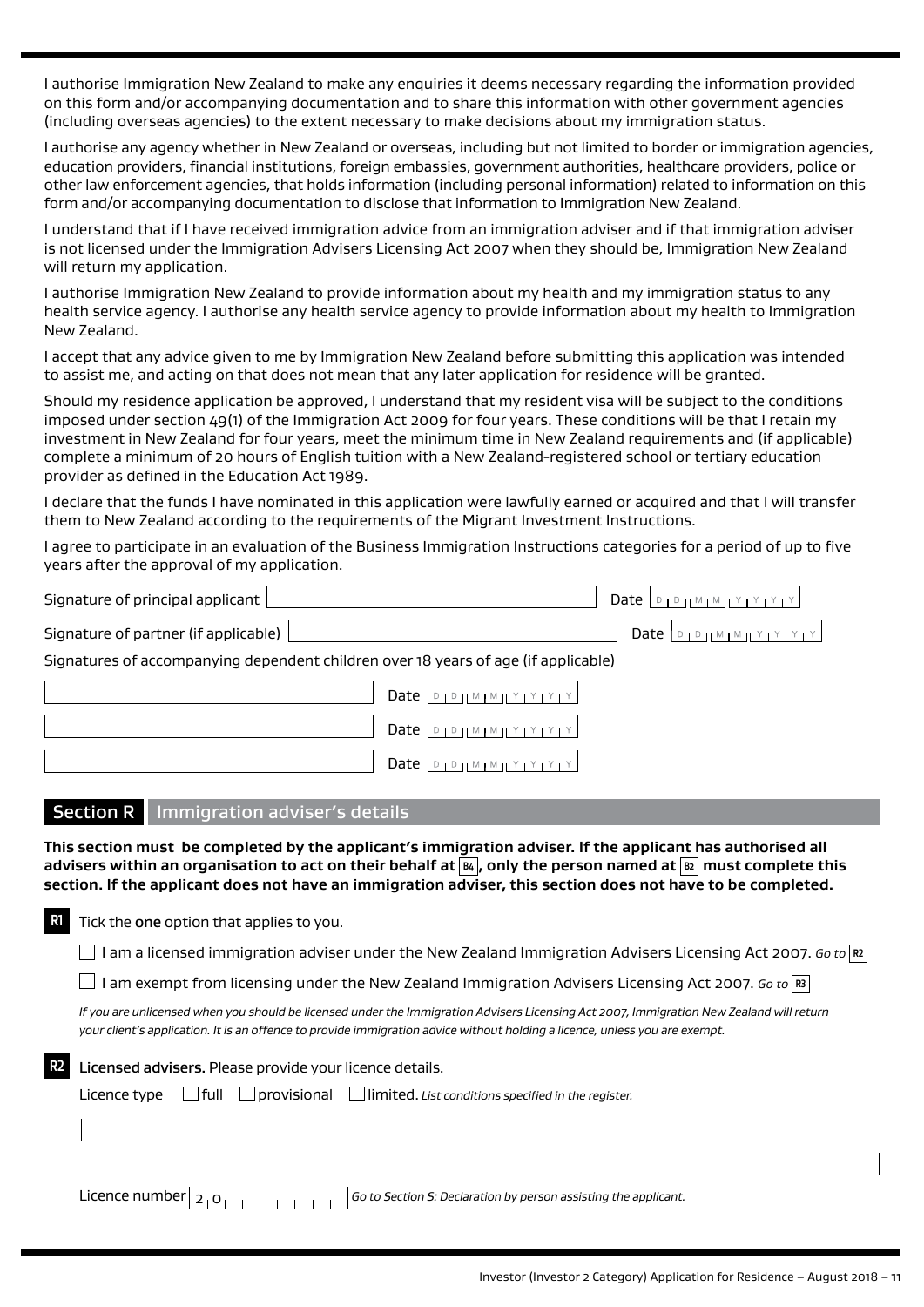| R <sub>3</sub> | Exempt from licensing. Tick one box below to show why you are exempt from licensing.                                                                                                                                                                                              |  |  |  |  |  |  |  |
|----------------|-----------------------------------------------------------------------------------------------------------------------------------------------------------------------------------------------------------------------------------------------------------------------------------|--|--|--|--|--|--|--|
|                | I provided immigration advice in an informal or family context only, and I did not provide the advice<br>systematically or for a fee.                                                                                                                                             |  |  |  |  |  |  |  |
|                | I am a New Zealand member of Parliament or member of their staff and I provided immigration advice<br>as part of my employment agreement.                                                                                                                                         |  |  |  |  |  |  |  |
|                | I am a foreign diplomat or consular staff.                                                                                                                                                                                                                                        |  |  |  |  |  |  |  |
|                | I am an employee of the New Zealand public service and I provided immigration advice within the scope<br>of my employment agreement.                                                                                                                                              |  |  |  |  |  |  |  |
|                | l am a lawyer and l hold a current practising certificate as a barrister or as a barrister and solicitor of the<br>High Court of New Zealand.                                                                                                                                     |  |  |  |  |  |  |  |
|                | I am employed by, or I am working as a volunteer for, a New Zealand community law centre where at least<br>one lawyer is on the employing body of the community law centre or is employed by or working as a volunteer<br>for the community law centre in a supervisory capacity. |  |  |  |  |  |  |  |
|                | I am employed by, or I am working as a volunteer for, a New Zealand citizens advice bureau.                                                                                                                                                                                       |  |  |  |  |  |  |  |
|                | Go to Section S: Declaration by person assisting the applicant.                                                                                                                                                                                                                   |  |  |  |  |  |  |  |
|                |                                                                                                                                                                                                                                                                                   |  |  |  |  |  |  |  |
|                | <b>Section S</b><br>Declaration by person assisting the applicant                                                                                                                                                                                                                 |  |  |  |  |  |  |  |

**This section must be completed and signed by the applicant's immigration adviser, or by any person who has assisted the applicant by providing immigration advice, explaining, translating, or recording information on the form for the applicant. If the applicant does not have an immigration adviser, and no one helped the applicant to fill in this form, this section does not have to be completed.**

*If you are unlicensed when you should be licensed under the Immigration Advisers Licensing Act 2007, Immigration New Zealand will return your client's application. It is an offence to provide immigration advice without holding a licence.*

*For more information, go to the Immigration Advisers Authority website www.iaa.govt.nz, or email info@iaa.govt.nz or write to them at PO Box 6222, Wellesley Street, Auckland 1141, New Zealand.*

Name and address of person assisting applicant.

|  | Same as name and address given at  B2  , or |  |  |  |  |  | Tas below. |
|--|---------------------------------------------|--|--|--|--|--|------------|
|--|---------------------------------------------|--|--|--|--|--|------------|

Family/last name

Given/first name(s)

Organisation name (if applicable) and address

| For help search: www.nzbn.govt.nz |  |  |  |  |  |  |  |
|-----------------------------------|--|--|--|--|--|--|--|

Telephone (evening)

 $\begin{array}{|c|c|c|}\hline \text{Fax} & \text{Email} \\\hline \end{array}$ 

I understand that after the applicant has signed this form it is an offence to change or add further information, change any documents attached to the form, or attach any further documents to the form.

I note that the maximum penalty for this offence is a fine of up to NZ\$100,000 and/or a term of imprisonment of up to seven years. However, if changes are needed, the person making the changes must state on the form what information or documents have been changed and give reasons for the changes.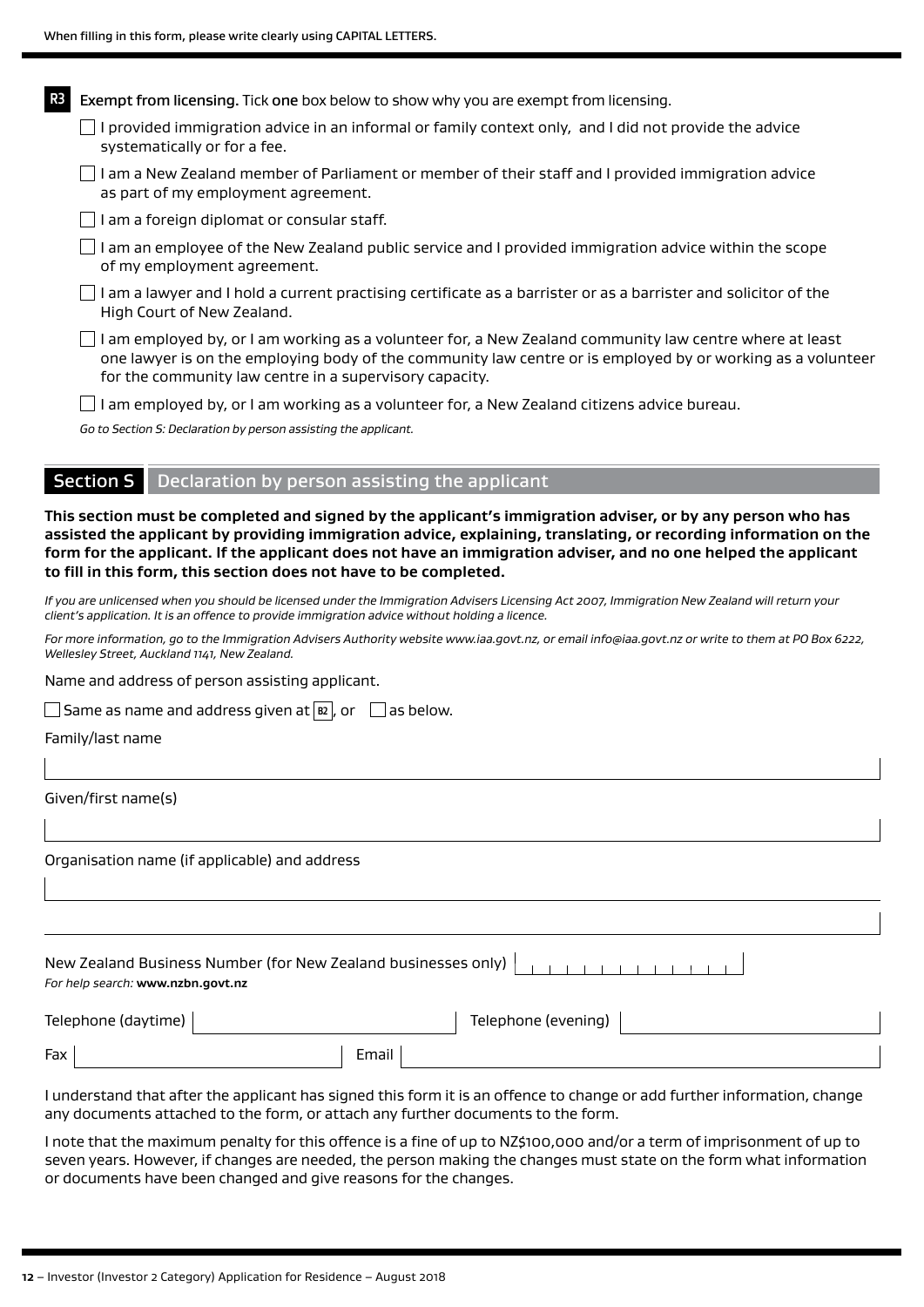I certify that the applicant asked me to help them complete this form and any additional forms. I certify that the applicant agreed that the information provided was correct before signing the declaration.

 $\Box$  I have assisted the applicant as an interpreter/translator

 $\Box$  I have assisted the applicant with recording information on the form

 $\Box$  I have assisted the applicant in another way. *Specify* 

 $\Box$  I have provided immigration advice (as defined in the Immigration Advisers Licensing Act 2007) and my details in Section R: Immigration adviser's details are correct.

Signature of person assisting  $\vert$ 

| Date $ _{\mathbb{D}_1\mathbb{D}_1}$ , $\mathbb{M}_1\mathbb{M}_2$ , $\mathbb{M}_1\mathbb{M}_2$ , $\mathbb{M}_1\mathbb{M}_2$ |  |  |  |  |  |  |  |  |  |
|----------------------------------------------------------------------------------------------------------------------------|--|--|--|--|--|--|--|--|--|
|----------------------------------------------------------------------------------------------------------------------------|--|--|--|--|--|--|--|--|--|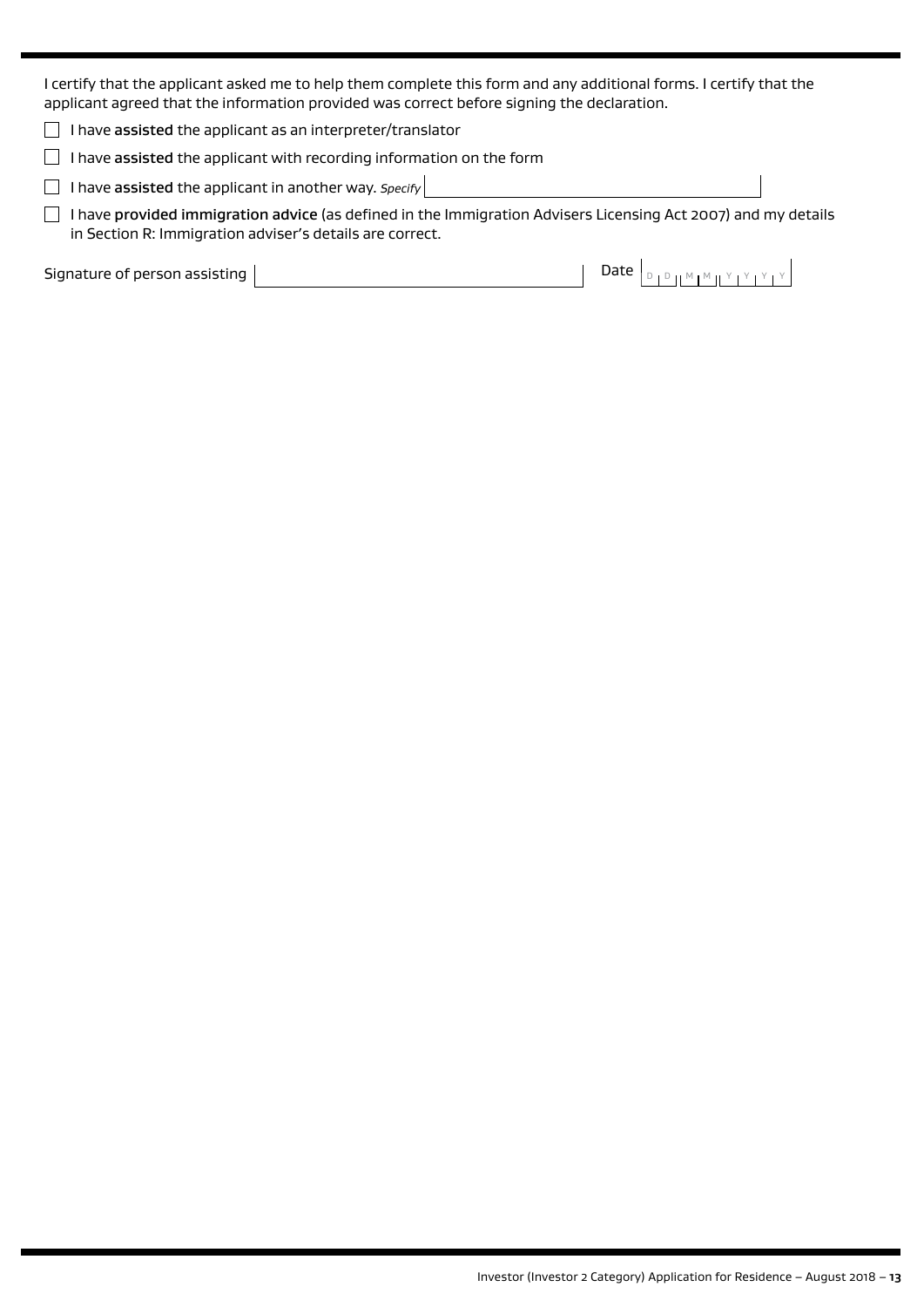# About the information you provide

#### Deciding whether you are eligible for a visa.

Immigration New Zealand collects the information about you on this form to determine your eligibility for residence in New Zealand. We may also use the information to contact you for research purposes or to advise you on immigration matters.

Collecting the information is authorised by the Immigration Act 2009 and the Immigration Regulations made under that Act. You do not have to provide the information, but if you do not supply it then your application for residence is likely to be declined.

#### Deciding whether you are eligible to board a flight to New Zealand

The information we collect may also be used to determine whether you are allowed to board a flight to New Zealand. We will not share your personal information with airline check-in agents; however, we will send a boarding message to the airline check-in agent based on the information you have provided in this form.

Immigration New Zealand may also share the information you have provided with other government agencies that are entitled to it by law, or with other agencies to the extent necessary to make decisions about your immigration status (as you have agreed in the declaration). In particular, the Ministry of Social Development (Work and Income) may be given information about your personal resources.

You are able to ask for the information we hold about you and have any of it corrected if you think it is necessary. The address of Immigration New Zealand is PO Box 1473, Wellington 6140, New Zealand. This is not where your application should be sent.

#### For more information

If you have questions about completing the form:

- see our website www.immigration.govt.nz/ contactus, or
- telephone our call centre on 0508 558 855 (within New Zealand).

#### Send your completed application to:

Immigration New Zealand PO Box 50728 Porirua 5240 New Zealand

# Section T Paying your application fee and immigration levy

To find out how much to pay, where to send your application, and how long a decision may take, see www.immigration.govt.nz/fees.

## Your application fee and immigration levy

Amount you are paying:

Amount

**Currency** 

*(e.g. NZD, USD, CNY)*

Application number *(office use only)*

## Preferred methods of payment

We recommend that you use one of the following methods of payment for better security and faster processing:

 $\Box$  Bank cheque/bank draft

Credit card (choose one)

 $\Box$  Mastercard  $\Box$  Visa

SWITCH card (UK only) *SWITCH card Issue number*

*Name of cardholder*

*Card number*

*CVC/CVV number*

*Note: your CVC/CVV number is the three-digit number found on the signature strip on the back of your credit card.*

*Expiry date*

Signature of cardholder

*Date* **DIDHMIMIYIYIY** 

# Other methods of payment

Personal cheque. *Note that we will hold your application for 10 working days to allow the cheque to be cleared.*

#### **We do not accept money orders.**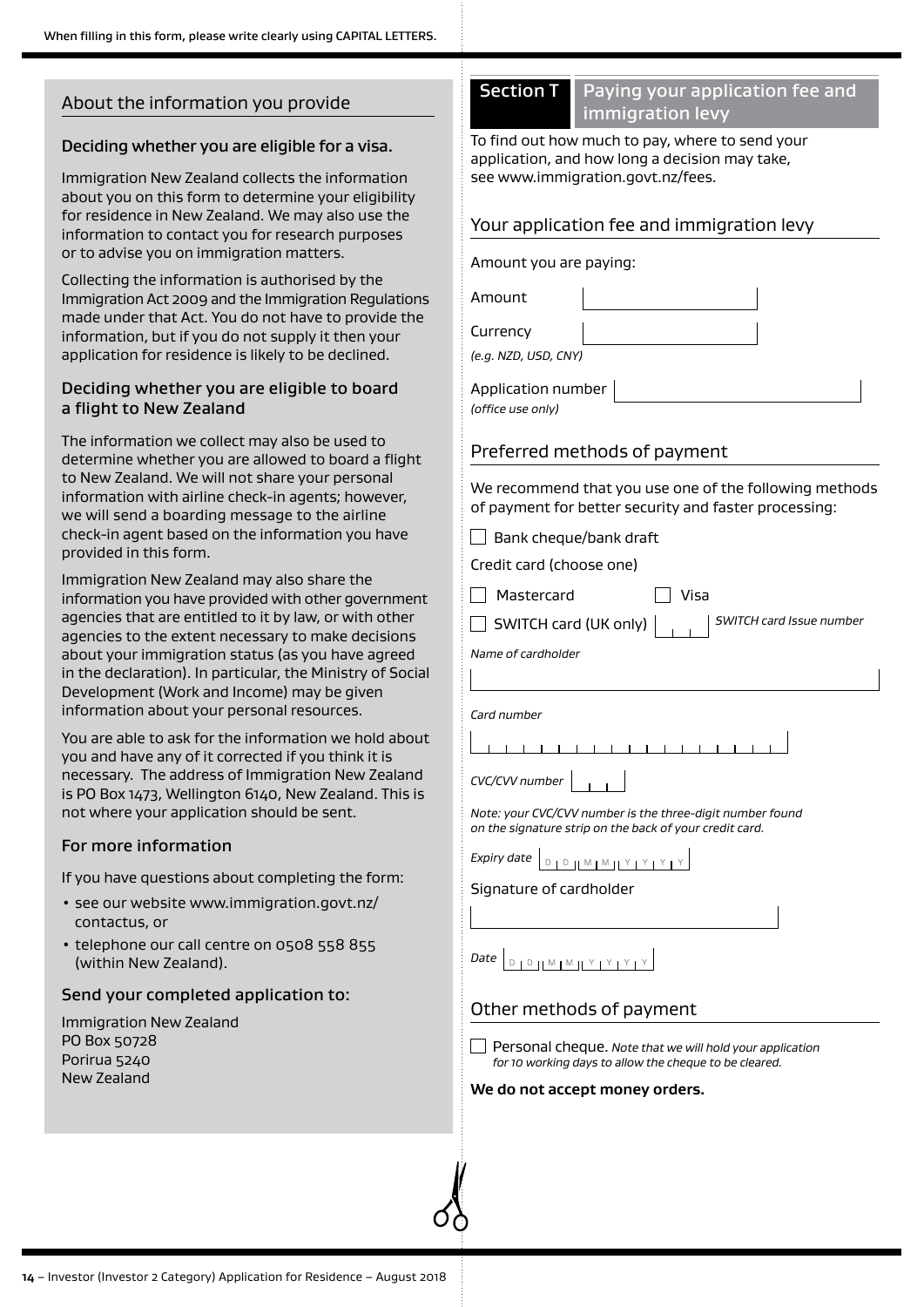# Application checklist

| Office<br>use<br>only | Please present your documents in the following order                                                             | Please<br>tick |
|-----------------------|------------------------------------------------------------------------------------------------------------------|----------------|
|                       | Application form, fully completed and signed, and including<br>two passport-sized photographs for each applicant |                |
|                       | Application fee and immigration levy                                                                             |                |
|                       | Evidence of your business experience                                                                             |                |
|                       | Evidence of your funds (investment and settlement)                                                               |                |
|                       | Evidence to show how you earned or acquired your funds                                                           |                |
|                       | Evidence of English language                                                                                     |                |
|                       | Marriage certificate (if applicable)                                                                             |                |
|                       | Appropriate evidence to show that your partnership is<br>genuine and stable (if applicable)                      |                |
|                       | Full birth certificate(s)                                                                                        |                |
|                       | Police certificate(s)                                                                                            |                |
|                       | Photocopies of the identity pages of your passport(s)                                                            |                |
|                       | Completed Medical and Chest X-ray Certificate(s)                                                                 |                |

# Returning your documents

Please return documents to me by secure post at the address given at: